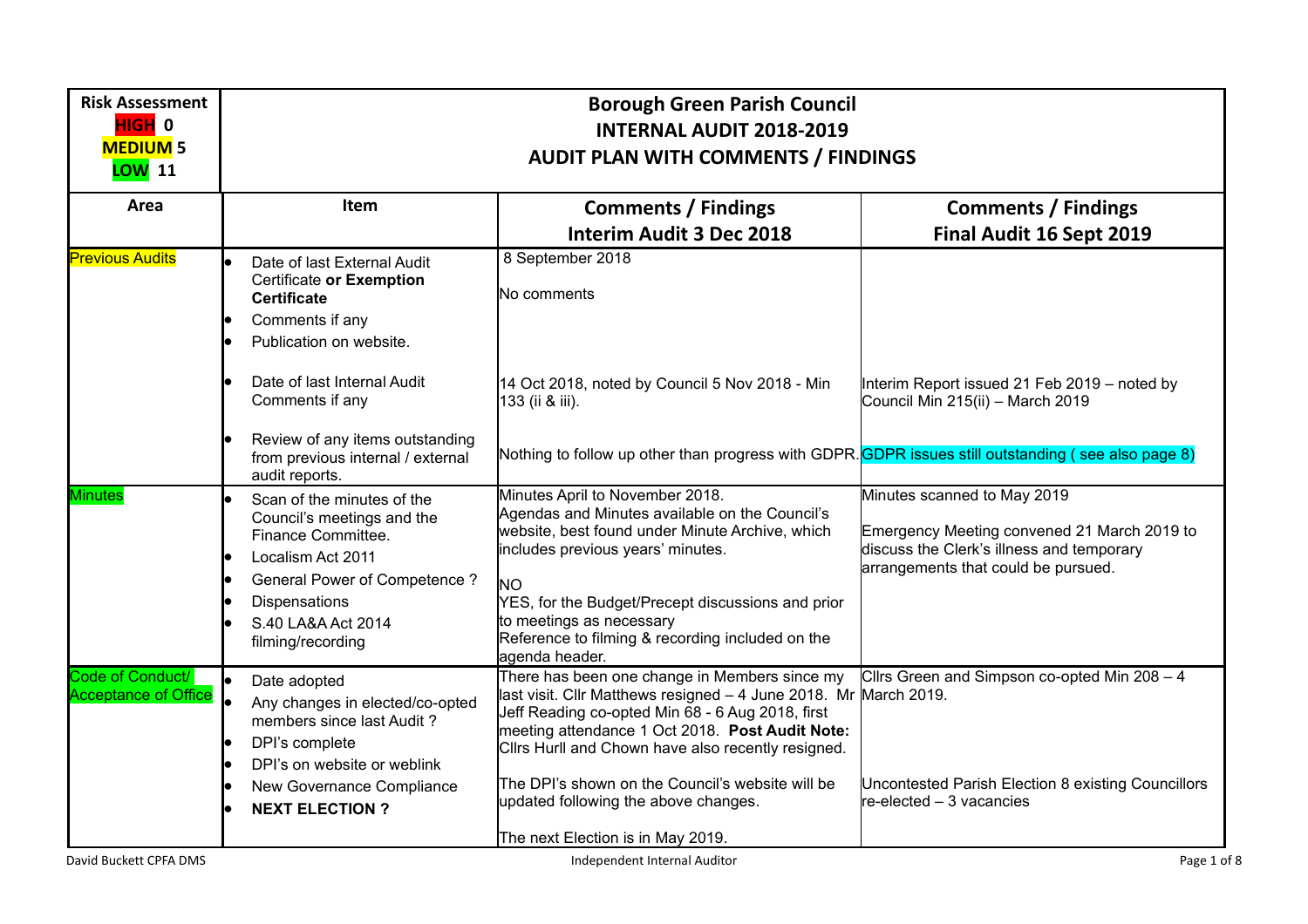| Standing Orders and  <br><b>Financial Regulations</b> |    | Have they been formally adopted<br>and applied?<br>Have any changes been made<br>since they were adopted or the last<br>audit?<br>Have any changes been formally<br>adopted by the Council?<br><b>Updated re Procurement Regs</b><br>2015?<br>Two signature rule still in place?                                                                                                   | $SO's$ - Council advised of the new 2018 Model $SO's$ Min 217 – 4 March 2019 Council approved the<br>produced by NALC, agreed in principle Min 135 - 3 Model Standing Orders with updated BGPC<br>Nov 2018, but to be considered in detail at a future<br>meeting.                                                                                                                                                                                                                                                                                                                        | amendments.                                                                                                                                                                                                                                                                                                                                                                                                                                                                 |
|-------------------------------------------------------|----|------------------------------------------------------------------------------------------------------------------------------------------------------------------------------------------------------------------------------------------------------------------------------------------------------------------------------------------------------------------------------------|-------------------------------------------------------------------------------------------------------------------------------------------------------------------------------------------------------------------------------------------------------------------------------------------------------------------------------------------------------------------------------------------------------------------------------------------------------------------------------------------------------------------------------------------------------------------------------------------|-----------------------------------------------------------------------------------------------------------------------------------------------------------------------------------------------------------------------------------------------------------------------------------------------------------------------------------------------------------------------------------------------------------------------------------------------------------------------------|
| <b>Risk Management</b>                                | le | Risk Assessments - Are they:<br>Carried out regularly?<br>O<br>Adequate?<br>O<br>Reported in the minutes?<br>$\circ$<br>Insurance cover - is it:<br>Appropriate/Adequate?<br>$\circ$<br>LTA in place?<br>$\circ$<br>Reviewed regularly?<br>$\circ$<br>Fidelity Guarantee Cover £<br>$\circ$<br>(Balances + 1/2 Precept)<br>Internal controls - are they:<br>Documented?<br>$\circ$ | Risk Assessments a standing item on the "agenda".<br>Tree inspections for 2018-19 - awarded to<br>Treeability<br>Weekly inspection of all Council property carried out matters as the loss of key workers.<br>by the Groundsmen, play areas inspected by<br>out by Playsafety Ltd<br>LTA with Zurich Municipal - policies includes "motor<br>insurance", renewed for 3 years to 12 July 2020 with<br>an option to extend by 2 yrs $-$ Min 62 $-$ 3 July 2017<br>£250,000 $-$ adequate<br>My audit testing gave assurance that internal<br>controls were in place and working effectively. | The sudden illness of the Clerk brings home the<br>need to have at least an Annual Review of the<br>Council's Risk Assessments, which will cover such<br>Commercial Services Ltd. RoSPA inspection carried The Council could make a claim for financial support<br>towards the extra cost of temporary staff etc<br>There will be additional demands on Councillors to<br>ensure good governance during the period of the<br>Clerks absence and what temporary arrangements |
|                                                       |    | Adequate?<br>$\circ$<br>Reviewed regularly?<br>O<br><b>Statement of Internal Control?</b><br>$\bigcirc$<br>Systems and Procedures - are<br>they:<br>Documented?<br>$\circ$<br>Adequate?<br>O<br>Followed?<br>$\circ$<br>Reviewed regularly?<br>$\circ$                                                                                                                             | Financial Risk and Controls reviewed annually,<br>Min $14(i) - 4$ May 2018 SIC approved as part of the<br>Annual Governance Statement approval process.<br>To be covered in the annual review of the Financial<br>Risk document due in 2019.                                                                                                                                                                                                                                                                                                                                              | need to be put in place.<br>Min 215 (iii) - 4 March 2019                                                                                                                                                                                                                                                                                                                                                                                                                    |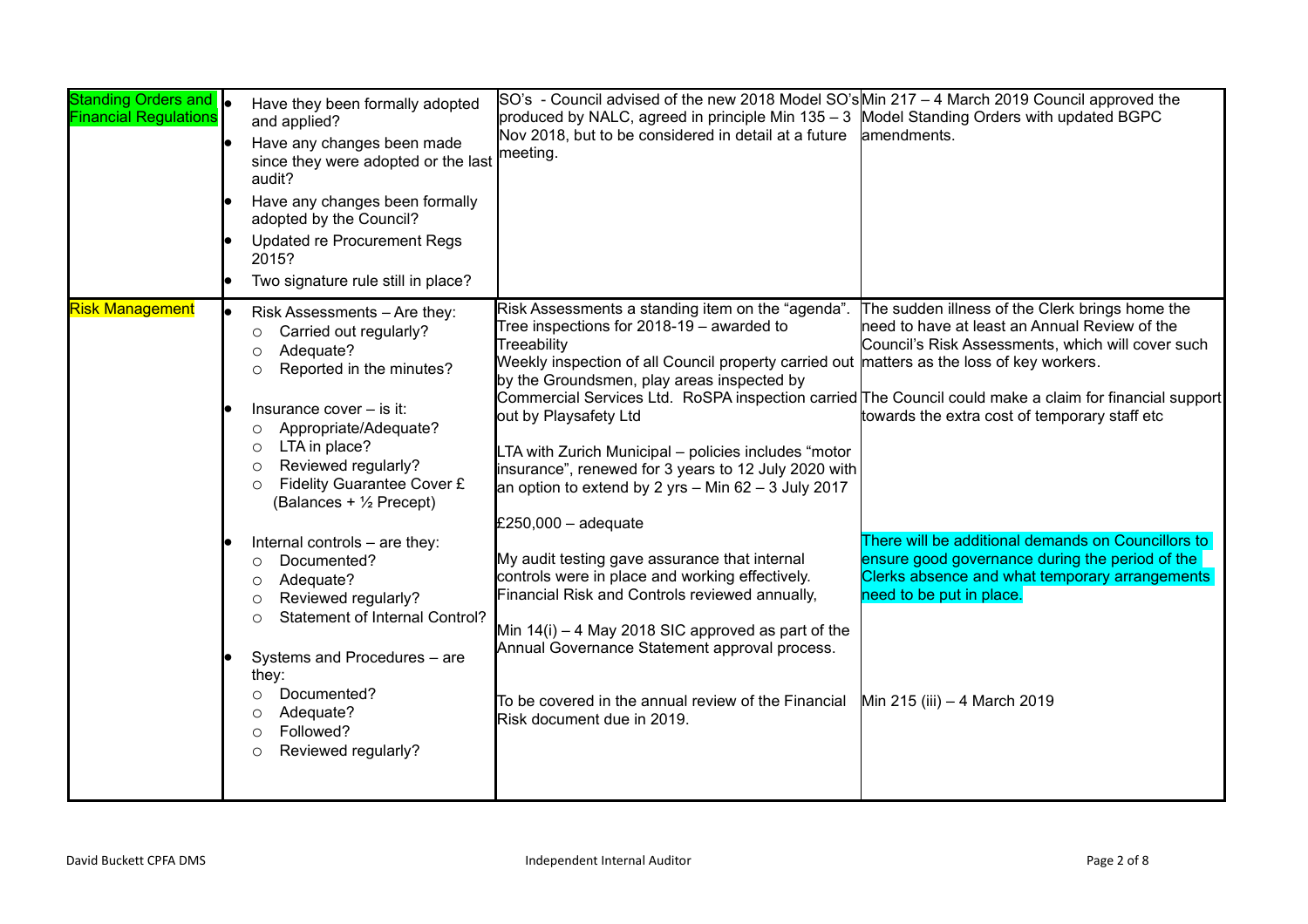| <b>Budgetary Controls</b>                                              | Is the annual budgeting process<br>reported and approved by the<br>Council?<br><b>Budget/Precept amounts</b><br>$\circ$<br>minuted?<br>Is the actual performance against<br>the budgets reported to the Council<br>during the year<br>O Compare with Fin Regs?<br>Are significant variances explained<br>in sufficient detail? | Fin Committee 30 Nov 2018 reviewed 2018-19<br>Budget to date and Draft Budget for 2019-20 Post<br>Audit Note: Council - 3 Dec 2018 received same<br>reports and recommendations of the Fin Comm.<br>finalised Budget & Precept for 2019-20 to be agreed<br>at Jan 2019 Meeting. | January 2019 meeting finalised the Budget and<br>Precept Request for 2019-20 - Min 174 (iv) -<br>Budget, (v) Precept - £177,470 equates to a 3.02%<br>lincrease in the Band D Tax<br>The 2019-20 Tax base was reported.<br>NB It would be more informative for "readers" of<br>these Minutes for some of the important figures<br>to be included in the Minute, such as the Budget,<br>the amount of the new Band D Tax and the Tax<br>Base. |
|------------------------------------------------------------------------|--------------------------------------------------------------------------------------------------------------------------------------------------------------------------------------------------------------------------------------------------------------------------------------------------------------------------------|---------------------------------------------------------------------------------------------------------------------------------------------------------------------------------------------------------------------------------------------------------------------------------|----------------------------------------------------------------------------------------------------------------------------------------------------------------------------------------------------------------------------------------------------------------------------------------------------------------------------------------------------------------------------------------------------------------------------------------------|
| Section 137<br>expenditure<br>£7.86 FOR 2018-19<br>(£7.57 FOR 2017-18) | What is the cash limit for the year?<br>Is a separate account/analysis<br>kept?<br>Has the cash limit been exceeded?<br>Have the spending powers been<br>properly used and Minuted?                                                                                                                                            | Only used for donations to local charities                                                                                                                                                                                                                                      | No change                                                                                                                                                                                                                                                                                                                                                                                                                                    |
| <b>Book-keeping</b>                                                    | Cashbook - is it:<br>Fit for purpose?<br>O<br>Up to date?<br>Ο<br>Arithmetically correct?<br>Ο<br><b>Balanced regularly?</b><br>O                                                                                                                                                                                              | Manual Ledger and Excel spreadsheets<br>Yes<br>Yes<br>Yes<br>Yes                                                                                                                                                                                                                | No change<br>BUT the internal audit was delayed until September<br>2019 to allow the Clerk, Mrs Damiral to complete the<br>entries in the Manual Ledger, which does beg the<br>question whether the accounting arrangements are<br>fit for purpose, BUT this could be applied to many of<br>my other parish clients so NOT unique to Borough<br>Green.                                                                                       |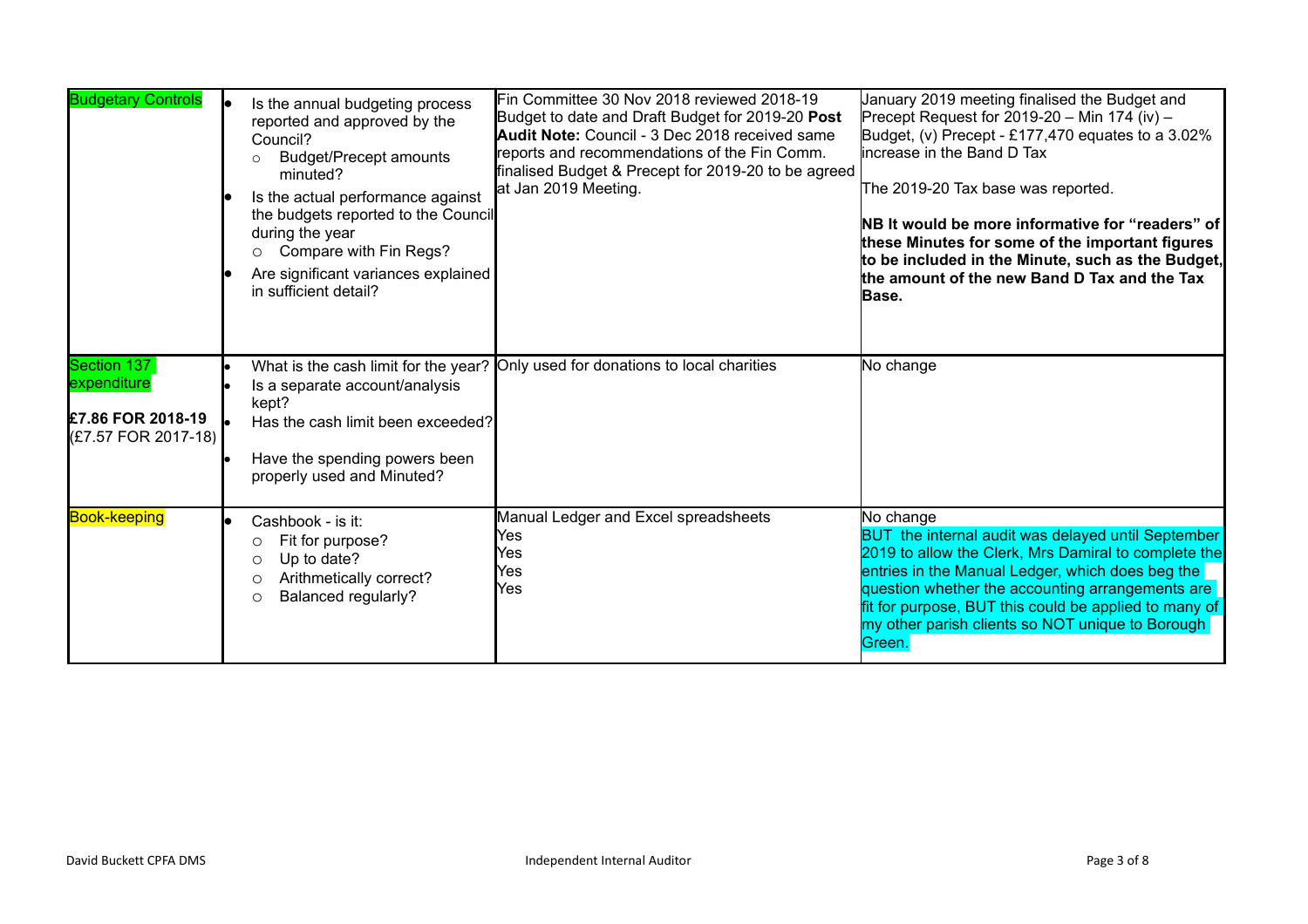| <b>Petty Cash</b> | Has the amount of petty cash float No petty cash held                                      |                                                     | N/A                                                                             |
|-------------------|--------------------------------------------------------------------------------------------|-----------------------------------------------------|---------------------------------------------------------------------------------|
|                   | been agreed?                                                                               |                                                     |                                                                                 |
|                   | Are all petty cash entries recorded?                                                       |                                                     |                                                                                 |
|                   |                                                                                            |                                                     |                                                                                 |
|                   | Are payments made from petty                                                               |                                                     |                                                                                 |
|                   | cash fully supported by receipts /                                                         |                                                     |                                                                                 |
|                   | VAT invoices?                                                                              |                                                     |                                                                                 |
|                   |                                                                                            |                                                     |                                                                                 |
|                   | Are petty cash reimbursements                                                              |                                                     |                                                                                 |
|                   | signed for?                                                                                |                                                     |                                                                                 |
|                   | Is petty cash reimbursement                                                                |                                                     |                                                                                 |
|                   | carried out regularly?                                                                     |                                                     |                                                                                 |
|                   | Is petty cash balance<br>independently checked regularly                                   |                                                     |                                                                                 |
|                   |                                                                                            |                                                     | Clerk's illness and need to implement alternative                               |
|                   |                                                                                            |                                                     | temporary arrangements. Min 228 - 1 April 2019                                  |
|                   |                                                                                            |                                                     | The Chairman, Cllr Mie Taylor to act as the RFO                                 |
| Payroll           | Who is on the payroll and are                                                              | Clerk (Mrs Hazel Damiral – 26 hrs pw) and two full- | and enlisting the support of the Wrotham Clerk.                                 |
|                   | contracts of employment in                                                                 | time groundsmen (Mr Glew & Springett)               |                                                                                 |
|                   | place?                                                                                     |                                                     | The Clerk suffered a serious illness in March 2019                              |
|                   | Who is the RFO?                                                                            | <b>Clerk</b>                                        | and was advised not to return to work for many                                  |
|                   | Have there been any changes to                                                             |                                                     | months.                                                                         |
|                   | the establishment during the year?                                                         | No                                                  | <b>Post Audit Note:</b>                                                         |
|                   | Have there been any changes to                                                             | 2-year National pay award for the Clerk approved    | Min 193 – 3 Feb 2020 The Clerk Mrs Hazel Damiral                                |
|                   | individual contracts during the                                                            | Increases for the two Groundsmen approved. Min      | had submitted a resignation letter due to ill health                            |
|                   | year?                                                                                      | 196 – 9 Jan 2018                                    | leffective from 31st March 2020.                                                |
|                   | Have new appointments and                                                                  |                                                     |                                                                                 |
|                   | changes to contracts been                                                                  | IYes                                                |                                                                                 |
|                   | approved and minuted?                                                                      |                                                     |                                                                                 |
|                   | Do salaries paid agree with those                                                          | Calculations approved and signed-off by 2           |                                                                                 |
|                   | approved by the Council?                                                                   | Councillors.                                        |                                                                                 |
|                   | Have any ad-hoc payments or                                                                |                                                     |                                                                                 |
|                   | benefits been appropriately                                                                |                                                     |                                                                                 |
|                   | approved?                                                                                  | Yes - HMRC on-line arrangements audited and         |                                                                                 |
|                   | Have PAYE/NIC requirements been payments made quarterly.<br>properly applied and accounted |                                                     |                                                                                 |
|                   | for?                                                                                       |                                                     | <b>Post Audit Note:-</b><br>Min 90 - 9 Sept 2019 Clerk to be re-instated as the |
|                   | Payroll outsourced?                                                                        | No                                                  | Bankline Administrator on the NatWest Account.                                  |
|                   |                                                                                            |                                                     | The Wrotham Clerk processing the payroll inc PAYE                               |
|                   | <b>WORKPLACE PENSION IN</b>                                                                | LGPS with KCC in place.                             | and Pensions                                                                    |
|                   | <b>PLACE</b>                                                                               |                                                     |                                                                                 |
|                   |                                                                                            |                                                     |                                                                                 |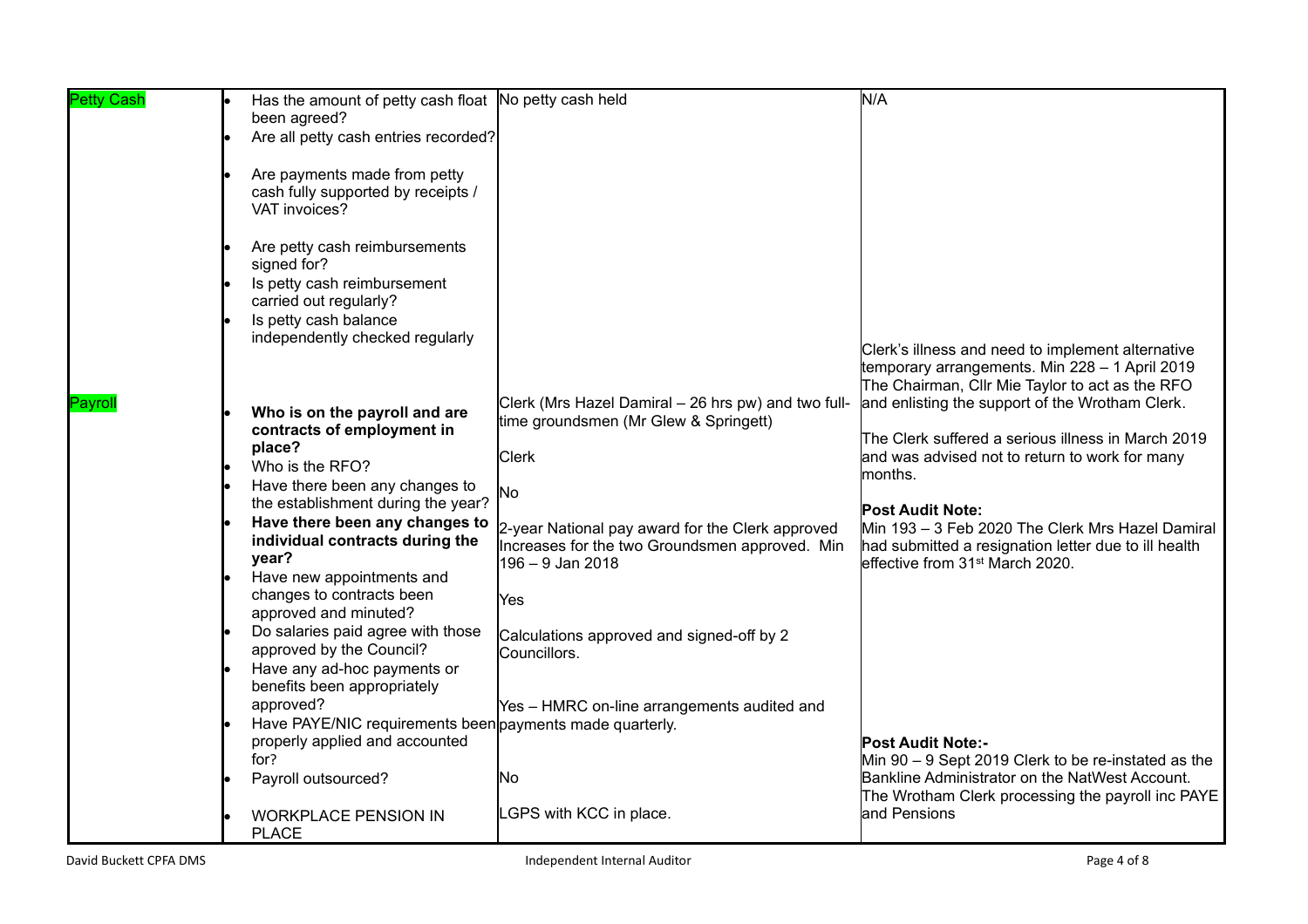| Payments | Are all payments recorded and<br>supported by appropriate<br>documentation?<br>Are payments minuted?                                                                                                                                                                                                                                       | Checks made via the vouchers, accounts ledger<br>and bank statements, no errors or omissions found.<br>Payment schedules listed in Minutes                                                                                                                                     | As reported elsewhere temporary arrangements for<br>the payments had to be put in place following the<br>Clerk's sudden illness in March 2019, with more<br>direct involvement of Councillors.<br>Well done for keeping the ship afloat during these<br>exceptional circumstances. |
|----------|--------------------------------------------------------------------------------------------------------------------------------------------------------------------------------------------------------------------------------------------------------------------------------------------------------------------------------------------|--------------------------------------------------------------------------------------------------------------------------------------------------------------------------------------------------------------------------------------------------------------------------------|------------------------------------------------------------------------------------------------------------------------------------------------------------------------------------------------------------------------------------------------------------------------------------|
|          | Review of DD's and SO's ?<br>Has VAT been identified, recorded                                                                                                                                                                                                                                                                             | Most payments are paid "on-line" and cheques<br>NAT claim for 1 July 2017 to 31 March 2018                                                                                                                                                                                     | VAT Claim for period 1 April to 31 Dec 2018 claimed                                                                                                                                                                                                                                |
|          | and reclaimed?<br>Are items above a de minimus                                                                                                                                                                                                                                                                                             | submitted - £4,220                                                                                                                                                                                                                                                             | $7$ Feb 2019 = £10,644.<br>VAT for the period from 1 <sup>st</sup> January 2019 needs to<br>be claimed in due course. Post Audit Note:- Is                                                                                                                                         |
|          | amount purchased competitively?<br>Have internal control procedures<br>been adhered to?                                                                                                                                                                                                                                                    | Based on tests carried out - Yes                                                                                                                                                                                                                                               | this something the Clerk Mrs Damiral can do before<br>she retires from the Council?                                                                                                                                                                                                |
|          | Contracts:<br>What contracts exist?<br>Compliance with SO's<br>$\circ$<br>Have any new contracts or<br>$\Omega$<br>contract variations/extensions<br>been awarded in the year?<br>Procedures adopted for letting<br>$\circ$<br>of contracts<br>Have contract payments been<br>$\circ$<br>made in accordance with the<br>contract document? | Playground Inspections - Commercial Services Ltd<br>Ford Lease - Ford Transit GV15JVW = £246pm<br>Wex Europe Services Ltd - local Esso garage for<br>fuel account.<br>CJS Plants Ltd - Hanging Baskets for Winter<br>2017/18 and Summer 2018<br>Street Lights - Lighting Mtce. |                                                                                                                                                                                                                                                                                    |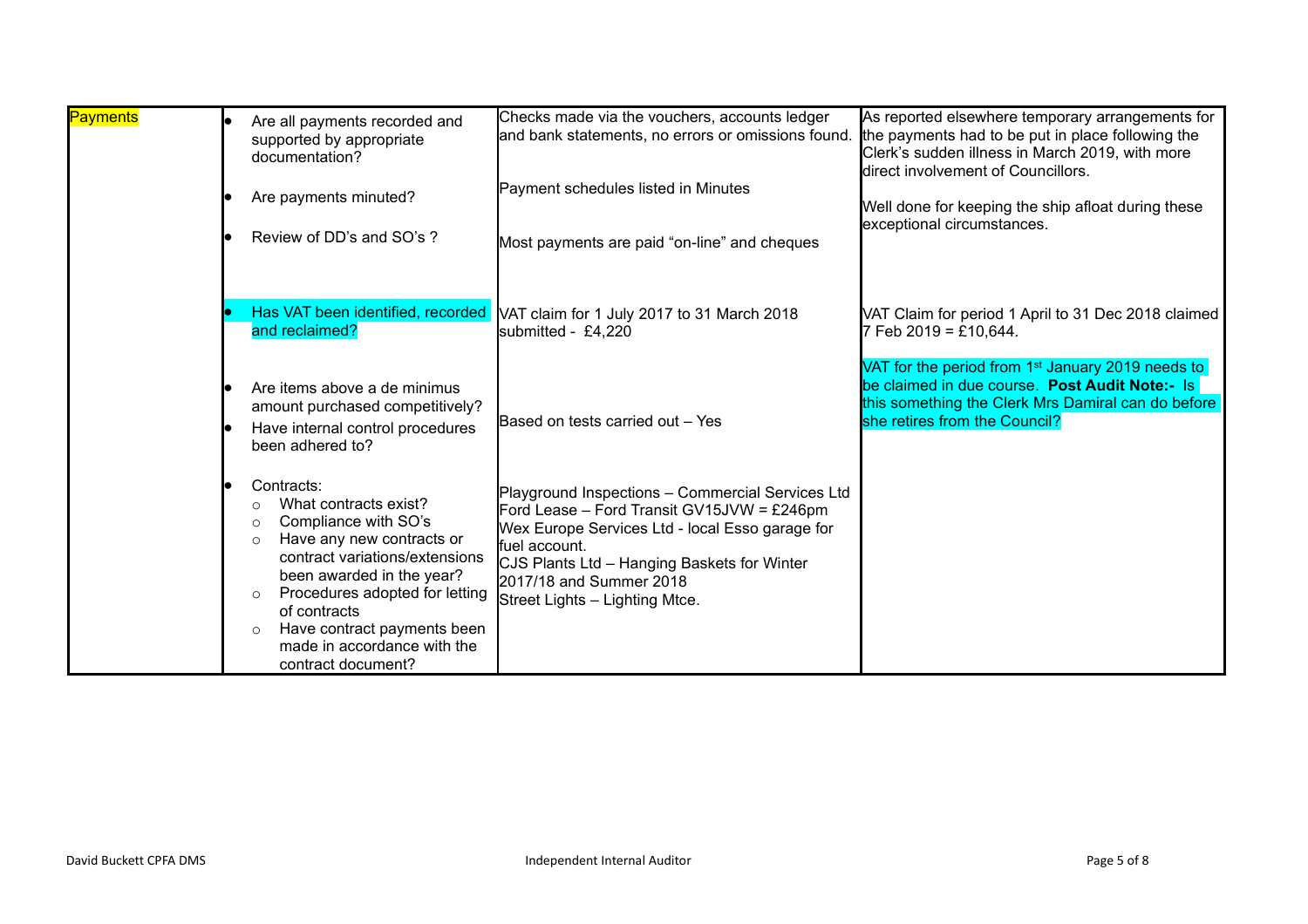| Receipts                   | Are all receipts recorded correctly?<br>Are all receipts promptly banked?<br>Precept, CTSG and Sect 136<br>payments<br>Community Interest Levy (CIL)<br>Are internal controls of cash<br>adequate?<br>Are invoicing arrangements<br>adequate?                                                             | Business Rates refund (net of expenses) - £14,097<br>set-aside to assist with professional fees to fight<br>inclusion of Borough Green Gardens in the Local<br>Plan.<br>Received in accordance with TMBC notifications, no cash received into his personal account and then<br>Sect 136 grants<br>2018               | <b>Post Audit Note:- The Chairman reported an issue</b><br>regarding the paying in of "cash" receipts during the<br>absence of the Clerk. The sums in question were<br>not regarded as material. The temporary<br>arrangement in place is for the Chairman to pay the<br>issue a personal cheque for the same amount to<br>pay into the BGPC bank account. The total of the<br>£10,000 legacy received to fund a "foot clinic" – May cash receipts will therefore show up as a receipt of a<br>cheque within the BGPC bank statement.<br>The Chairman also reports the sums received to the<br>Council as a whole and is suitably minuted. |
|----------------------------|-----------------------------------------------------------------------------------------------------------------------------------------------------------------------------------------------------------------------------------------------------------------------------------------------------------|----------------------------------------------------------------------------------------------------------------------------------------------------------------------------------------------------------------------------------------------------------------------------------------------------------------------|--------------------------------------------------------------------------------------------------------------------------------------------------------------------------------------------------------------------------------------------------------------------------------------------------------------------------------------------------------------------------------------------------------------------------------------------------------------------------------------------------------------------------------------------------------------------------------------------------------------------------------------------|
| <b>Bank reconciliation</b> | What current/deposit accounts<br>exist?<br>FSCS aware and compliant?<br>Are bank reconciliations regularly<br>carried out for each account?<br>Level of Balances to Precept ratio<br>Are the cheque counterfoils,<br>paying-in books and bank<br>When was the last review of the<br>banking arrangements? | Bank Balances as at 31 Oct 2018<br>NatWest Current a/c<br>£62,608<br>0857<br>NatWest Bus Res a/c 8811<br>£220,429<br>NatWest Bus Res a/c 9882<br>£667<br>£221,196<br>o/s Chq No. 4093<br>(E100)<br>Net Balance £221,096<br>statements adequately referenced? Bank position reported and Minuted at every<br>meeting. | Bank Balances as at end of 31 March 2019 net of<br>unpresented cheques totalling £14,141. = £155,362<br>as recorded on the AGAR 31 March 2019 submitted<br>to PKF Littlejohn, which included a detailed Bank<br>Reconciliation.                                                                                                                                                                                                                                                                                                                                                                                                            |
|                            | Internet Banking/Corporate Card?<br>Signature review (Two signatures<br>required?)<br>Any PWLB loans?                                                                                                                                                                                                     | Possible review required following the CIIr changes.<br>Two PWLB outstanding loans as at 31 Mar 2018<br>£26,162 + £29,168 = £55,330<br>Half/year payments due June & Dec, and Sept &<br>March,                                                                                                                       | Emergency Meeting 21 March 2019 recommended<br>temporary changes to the Bank Mandate removing<br>the Clerk as the administrator and a signatory. Cllr<br>Millener be appointed as Temporary Administrator<br>[actioned May 2019 onwards] and signatories to be<br>added, Cllrs Millener, Gould and Taylor. Mins 3,4<br>and 5. Cllr Dawson who had previously resigned be<br>removed from the mandate (Min 2).                                                                                                                                                                                                                              |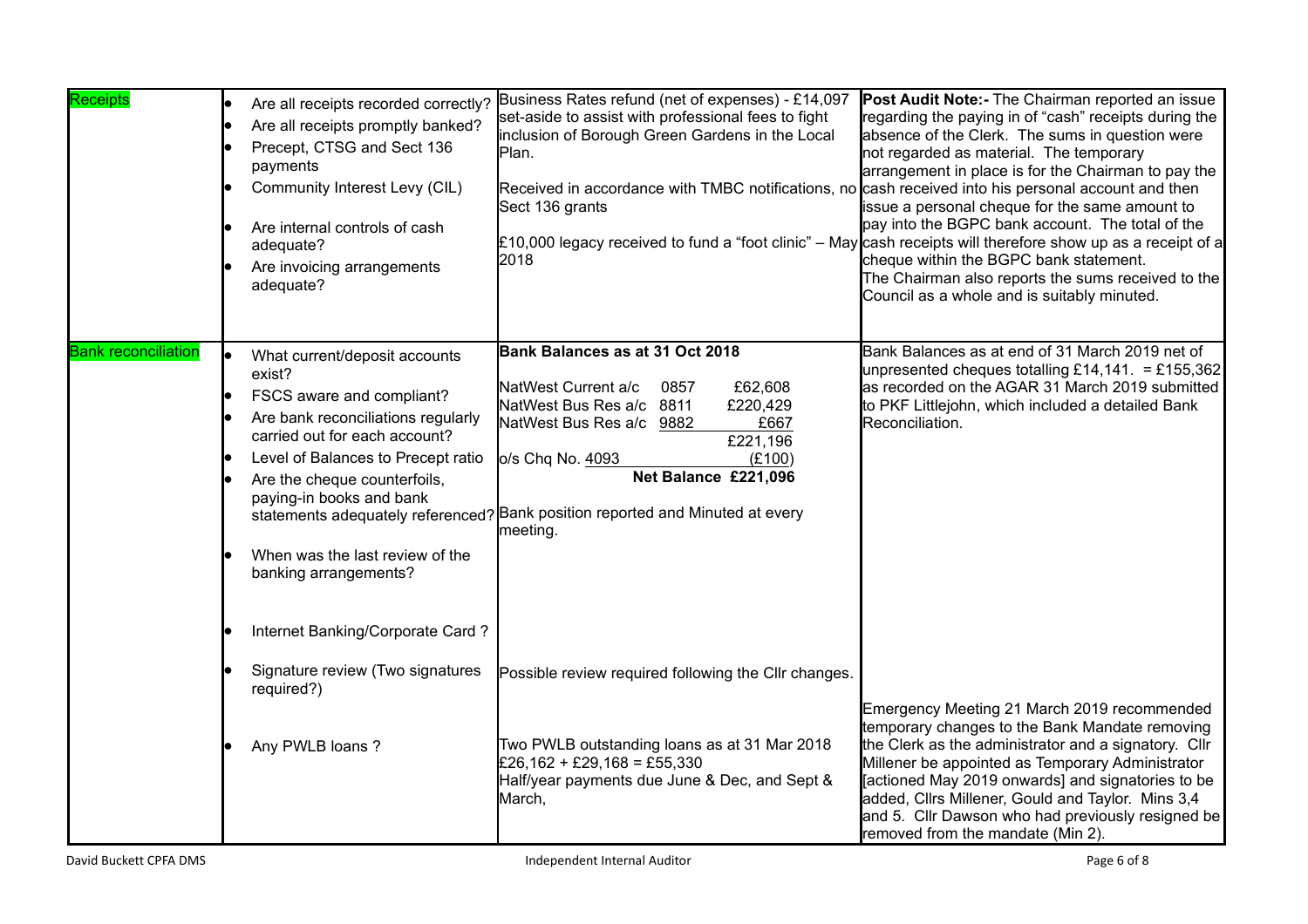| <b>Assets and Asset</b><br>Register (AR)  | Are all the material assets owned<br>by the Council recorded in an AR?<br>Is the AR up to date?<br><b>Basis of Asset Values?</b><br>Are investments recorded?<br>Are the valuations regularly<br>reviewed?<br>Does the AR show the insurance<br>values ?<br>Digital Photographic evidence?<br>Is there a separate Inventory List of<br>low value items (e.g. below the<br>insurance excess levels) ? | New equipment includes<br>Stihl brushcutter - £234 | John Deere X590 ride-on tractor-mower - £5,783<br>John Deere Pro 53MV push mower - £1,000 | Purchase of a new Surface Pro laptop approved Min<br>174 (vii) - 7 Jan 2019 amount £1,297.<br>Total increase in the value of the Asset Register as<br>at 31 March 2019 = £8,311<br>Asset Register value = £675,904 as per AGAR<br>submission. |
|-------------------------------------------|------------------------------------------------------------------------------------------------------------------------------------------------------------------------------------------------------------------------------------------------------------------------------------------------------------------------------------------------------------------------------------------------------|----------------------------------------------------|-------------------------------------------------------------------------------------------|-----------------------------------------------------------------------------------------------------------------------------------------------------------------------------------------------------------------------------------------------|
| Year-end procedures <b>o</b><br>Inc. AGAR | Does the AGAR Statement of<br>Accounts agree with the<br>cashbook?                                                                                                                                                                                                                                                                                                                                   |                                                    |                                                                                           | <b>Post Audit Note:-</b><br>AGAR 2018-19 completed and signed off by PKF<br>Littlejohn 11 November 20 19, will form part of the<br>2019-20 Internal Audit.                                                                                    |
|                                           | Is there an audit trail from the<br>financial records to the accounts?                                                                                                                                                                                                                                                                                                                               |                                                    |                                                                                           |                                                                                                                                                                                                                                               |
|                                           | Have debtors and creditors been<br>properly recorded?                                                                                                                                                                                                                                                                                                                                                |                                                    |                                                                                           |                                                                                                                                                                                                                                               |
|                                           | Date of approval of AGAR &<br><b>Certificate of Exemption if</b><br>applied                                                                                                                                                                                                                                                                                                                          |                                                    | 2017-18 AGAR Min 14 (iii & iv) - 4 May 2018                                               |                                                                                                                                                                                                                                               |
|                                           | AGAR posted on website?                                                                                                                                                                                                                                                                                                                                                                              | <b>AGAR on the website</b>                         |                                                                                           |                                                                                                                                                                                                                                               |
|                                           | New governance compliance<br>regime - refer to new<br><b>Practitioners' Guide 2018</b>                                                                                                                                                                                                                                                                                                               |                                                    |                                                                                           |                                                                                                                                                                                                                                               |